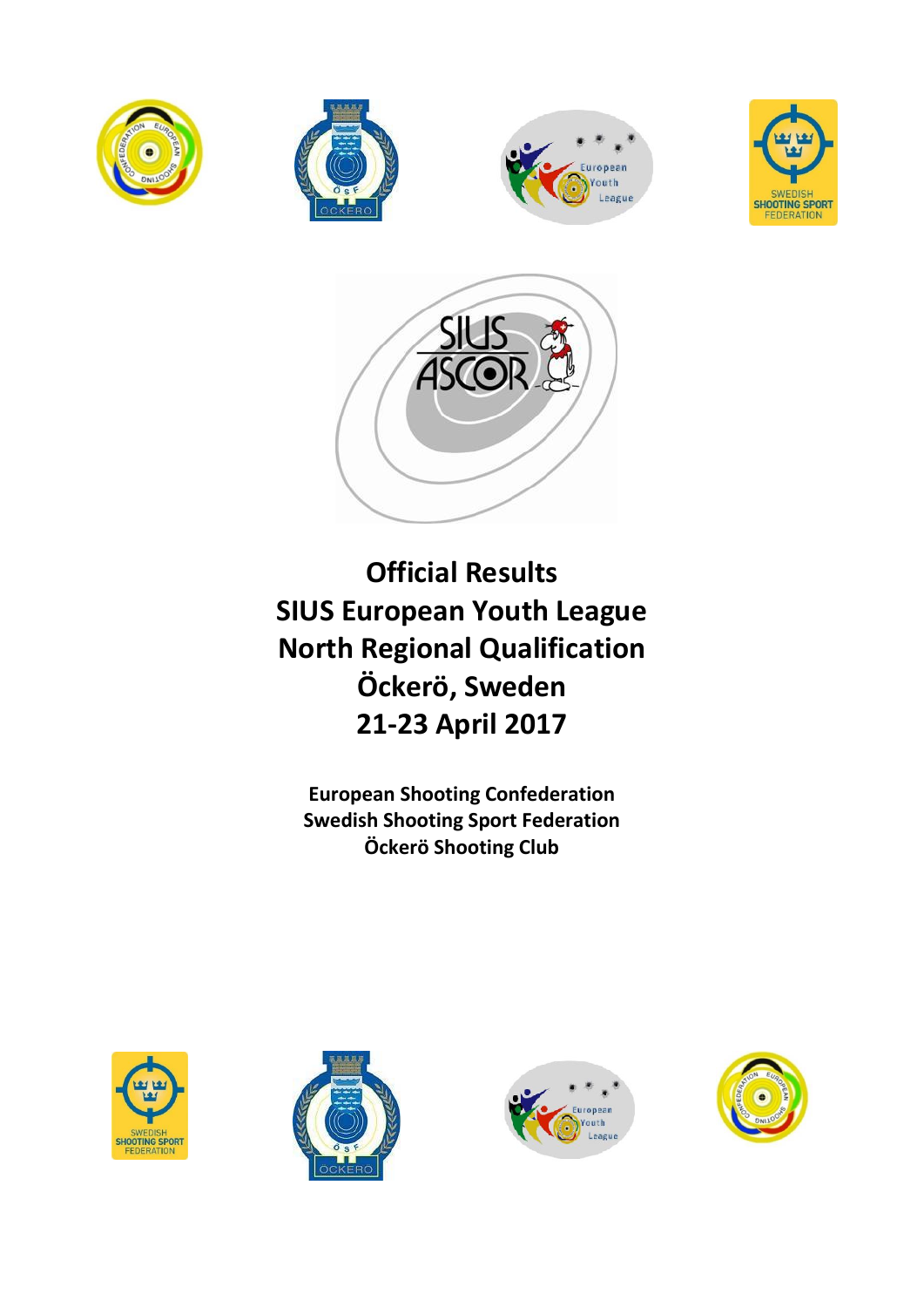

## **Teams qualified for the SIUS European Youth League Final in October 2017**

### **RIFLE Qualified to the final: SWEDEN, NORWAY**

| <b>Teams</b>   | Wins      | Wins total: | <b>Match points</b> | Total: | <b>Ranking:</b> |
|----------------|-----------|-------------|---------------------|--------|-----------------|
| <b>SWEDEN</b>  | $1+1+1+1$ |             | $16+20+15+22$       | 73     |                 |
| <b>NORWAY</b>  | $1+0+1+0$ |             | $20+12+15+2$        | 49     |                 |
| DENMARK        | $0+1+0+1$ |             | $8+14+9+18$         | 49     |                 |
| <b>FINLAND</b> | $0+0+0+1$ |             | $4+10+9+16$         | 39     |                 |
| <b>POLAND</b>  | $0+1+0+0$ |             | $4+12+8+6$          | 30     |                 |

### **PISTOL Qualified to the final: LATVIA, POLAND**

| <b>Teams</b>  | <b>Wins</b> | Wins total: | <b>Match points</b> | Total: | <b>Ranking:</b> |
|---------------|-------------|-------------|---------------------|--------|-----------------|
| LATVIA        | $0+1+1+1$   |             | $11+17+14+18$       | 60     |                 |
| <b>POLAND</b> | $1+1+1+0$   |             | $13+17+17+8$        | 55     |                 |
| SWEDEN        | $1+0+0+1$   |             | $12+7+10+16$        | 45     |                 |
| <b>NORWAY</b> | $1+0+0+0$   |             | $18+12+7+7$         | 44     |                 |
| LITHUANIA     | $0+0+1+0$   |             | $6+7+17+6$          | 36     |                 |

| <b>RIFLE</b>   |              | <b>PISTOL</b>  |              |
|----------------|--------------|----------------|--------------|
| <b>FIN-NOR</b> | $4 - 20$     | <b>NOR-LTU</b> | $18-6$       |
| SWE-DEN        | $16 - 8$     | LAT-POL        | $11 - 13$    |
| POL-SWE        | $4 - 20$     | SWE-NOR        | $12-12, 3-0$ |
| <b>DEN-FIN</b> | $14 - 10$    | POL-LTU        | $17 - 7$     |
| NOR-POL        | $12-12, 1-2$ | LTU-SWE        | $17 - 7$     |
| <b>FIN-SWE</b> | $9 - 15$     | NOR-LAT        | $7 - 17$     |
| <b>NOR-DEN</b> | $15-9$       | LAT-SWE        | $14 - 10$    |
| <b>POL-FIN</b> | $8 - 16$     | POL-NOR        | $17 - 7$     |
| DEN-POL        | $18-6$       | LTU-LAT        | $6 - 18$     |
| SWE-NOR        | $22 - 2$     | SWE-POL        | $16 - 8$     |

**The result book is prepared by Zenitha Bjuhr**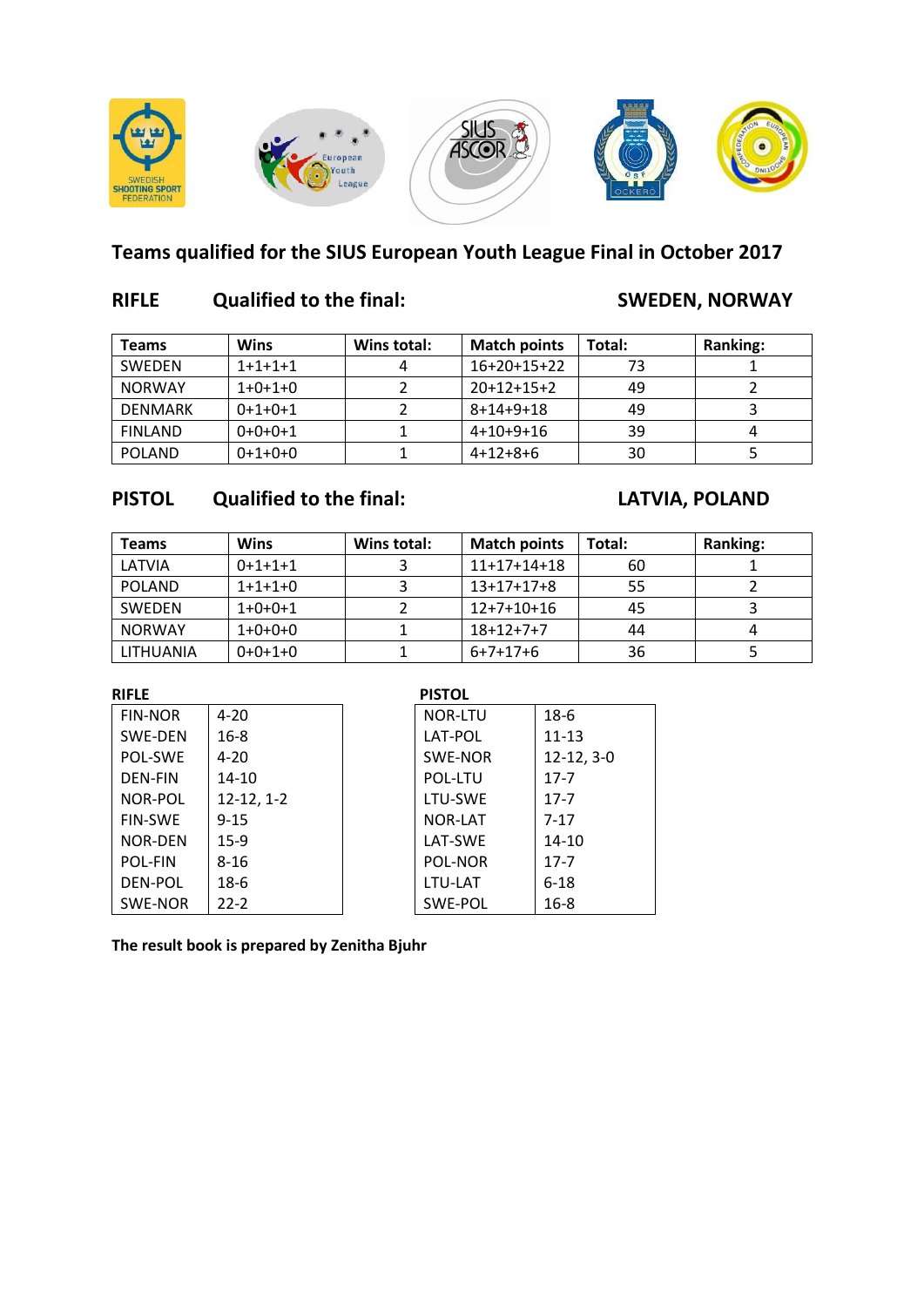







# **Competition Officials**

# **Competition Manager**

Lars Erik Bjuhr

# **Organizing Committee**

Lars Erik Bjuhr

# **Jury Rifle/Pistol**

Kerstin Bodin (SWE) Chairman

### **Rifle Pistol**

Jan-Erik Nygård Vilnis Celmins Bent Helleskov **Raminta Masalshyte** Arne Morten Nyfløet Svein R Stamnestrø Grzegorz Pieterzyk Julanta Samulewicz Patrik Hjortskull Lars Erik Bjuhr

# **Chief Range Officer**

Fredrik Jägersvärd Assistant Krister Oom

# **Chief Classification Officer**

Thomas Persson Assistant Zenitha Bjuhr

# **Chief Result Service**

Thomas Persson Assistant Zenitha Bjuhr

# **Chief Technology Officer**

Thomas Persson Assistant Benny Jensen

# **Chief Announcer**

Zenitha Bjuhr

# **North Region Manager**

Kerstin Bodin (SWE)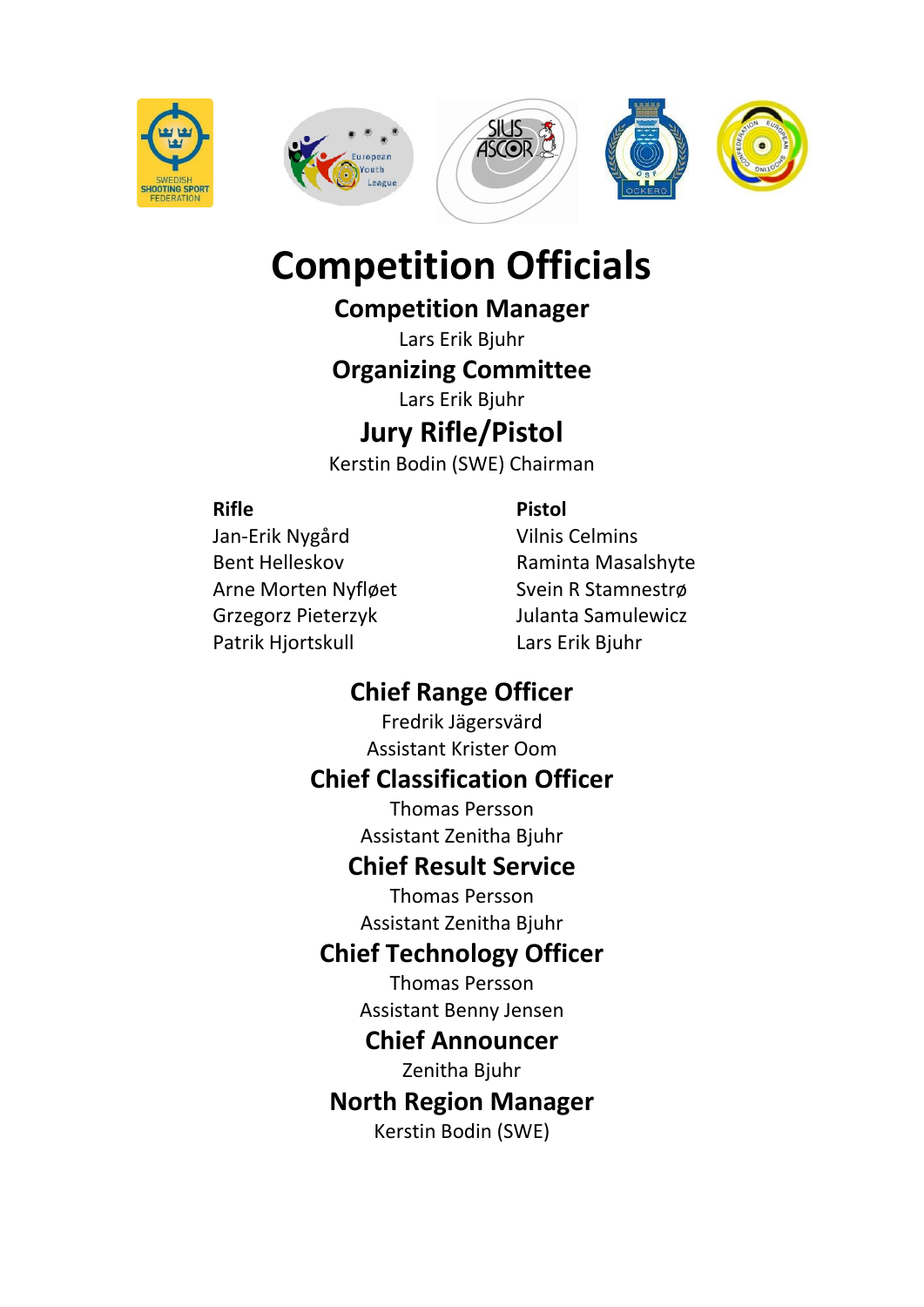





**SIUS YOUTH LEAGUE North Regional Final Öckerö Sweden 21st -23rd of April 2017**

# **Program**

**Saturday 22.04.2017 09.00 Relay 1 11.00 Relay 2 14.00 Relay 3**

**Sunday 23.04 2017 09.00 Relay 4 10.30 Relay 5**

#### **PARTICIPATING TEAM**

|     | Rifle                | Teams          | Pistol           |                 |
|-----|----------------------|----------------|------------------|-----------------|
|     | <b>AR3   DENMARK</b> | T3             | <b>SWEDEN</b>    | AP3             |
|     | AR5   POLAND         | T5             | <b>POLAND</b>    | AP5             |
| AR4 | <b>NORWAY</b>        | T4             | <b>LATVIA</b>    | AP4             |
|     | AR2   FINLAND        | T <sub>2</sub> | <b>NORWAY</b>    | AP <sub>2</sub> |
| AR1 | <b>SWEDEN</b>        | T1             | <b>LITHUANIA</b> | AP1             |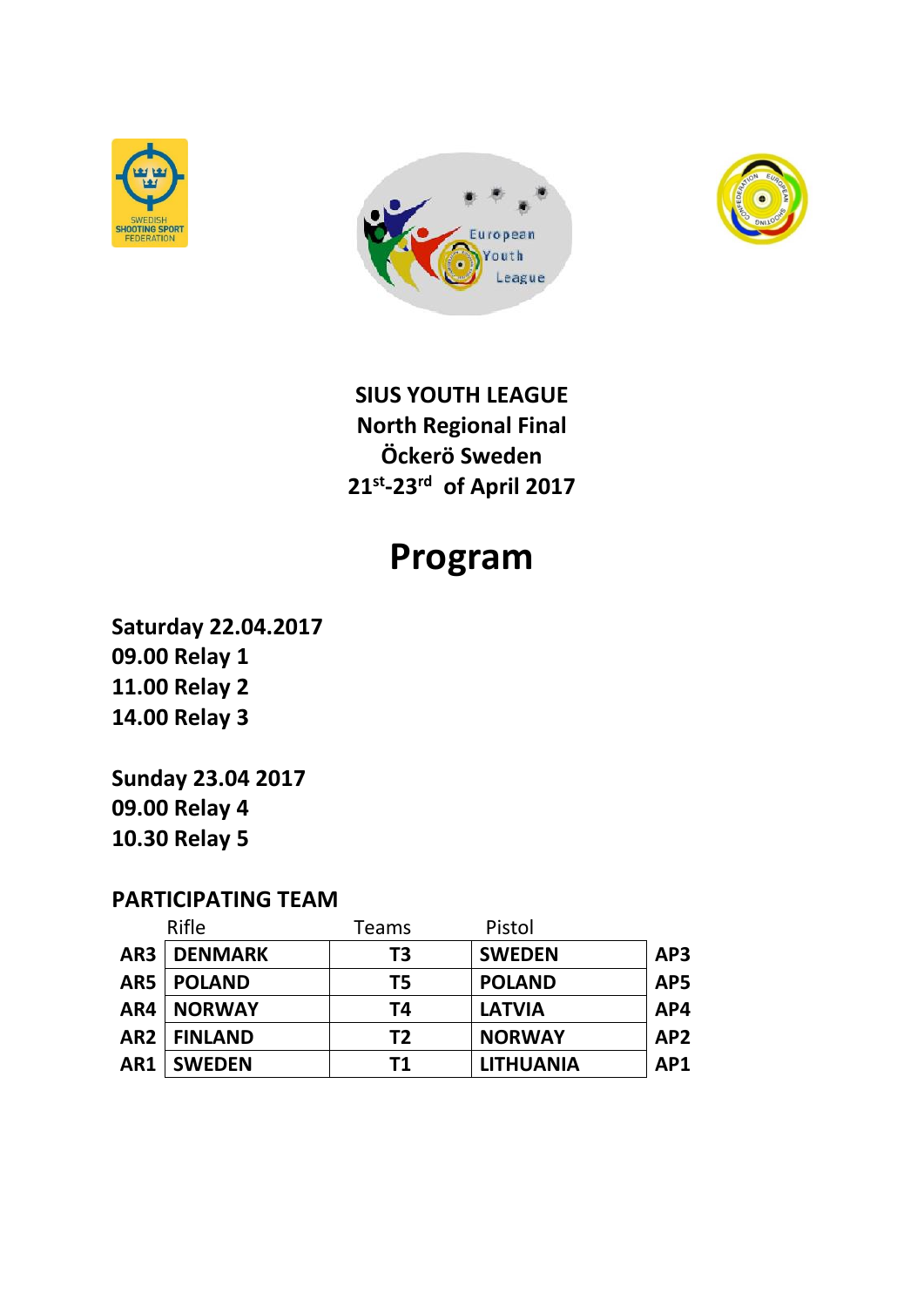|        |    | Name                      | <b>S1</b>      | <b>S2</b>      | S <sub>3</sub> | <b>S4</b>      | <b>SO</b> | Point          | Point               | <b>SO</b> | <b>S4</b>      | S <sub>3</sub> | S <sub>2</sub> | S <sub>1</sub> | Name                   |    |
|--------|----|---------------------------|----------------|----------------|----------------|----------------|-----------|----------------|---------------------|-----------|----------------|----------------|----------------|----------------|------------------------|----|
| Rifle  | 1  | Jenna Kuisma              | 100,9          | 102,2          | 102.5          | 103,6          |           | 409.2          | 413,2               |           | 103,9          | 103,4          | 102,6          | 103,3          | Vegard Sveen Nordhagen | 2  |
|        |    |                           | $\bf{0}$       | 0              | $\mathbf{0}$   | $\bf{0}$       |           | $\mathbf{0}$   | 8                   |           | $\overline{2}$ | 2              | $\overline{2}$ | $\overline{2}$ |                        |    |
|        | 3  | <b>Cristian Friman</b>    | 100,1          | 103,3          | 104,3          | 102,2          |           | 409,9          | 409,1               |           | 103,3          | 102,8          | 101,8          | 101,2          |                        | 4  |
|        |    |                           | $\bf{0}$       | $\overline{2}$ | $\overline{2}$ | $\bf{0}$       |           | 4              | 4                   |           | $\overline{2}$ | 0              | 0              | $\overline{2}$ | <b>Tonje Engevik</b>   |    |
|        | 5  |                           | 101.0          | 101.2          | 101.5          | 101.9          |           | 405.6          | 412.2               |           | 104,4          | 103.0          | 102,0          | 102,8          |                        | 6  |
|        |    | Viivi Kemppi              | $\Omega$       | $\Omega$       | $\mathbf{0}$   | $\bf{0}$       |           | $\mathbf{0}$   | 8                   |           | $\overline{2}$ | 2              | 2              | $\overline{2}$ | Ragnhild Haugen        |    |
| æ      |    | <b>FINLAND</b>            |                |                |                |                |           | 4              | 20                  |           |                |                |                |                | <b>NORWAY</b>          |    |
|        |    | Name                      | <b>S1</b>      | <b>S2</b>      | <b>S3</b>      | <b>S4</b>      | <b>SO</b> | Point          | Point               | <b>SO</b> | <b>S4</b>      | <b>S3</b>      | <b>S2</b>      | S <sub>1</sub> | Name                   |    |
|        |    |                           | 104.1          | 104.9          | 104.9          | 104.2          |           | 418.1          | 403.0               |           | 102.2          | 100.7          | 100.6          | 99.5           |                        |    |
|        | 7  | <b>Isabelle Johansson</b> | 2              | 2              | 2              | 2              |           | 8              | $\mathbf{0}$        |           | 0              | $\bf{0}$       | 0              | $\mathbf{0}$   | Nicklas Kildehøj       | 8  |
|        |    |                           | 101.1          | 100.8          | 99.8           | 102.0          |           | 403.7          | 409.6               |           | 100.8          | 103.0          | 102.9          | 102.9          |                        |    |
|        | 9  | Johanna Andersson         | $\bf{0}$       | $\bf{0}$       | $\Omega$       | $\overline{2}$ |           | $\overline{2}$ | 6                   |           | $\bf{0}$       | 2              | $\overline{2}$ | $\overline{2}$ | Mikkel Damholt Hansen  | 10 |
|        |    |                           | 103,1          | 101,6          | 102,3          | 104,4          |           | 411.4          | 400,9               |           | 101,4          | 99.2           | 102,0          | 98,3           |                        |    |
|        | 11 | William Grydèn            | $\overline{2}$ | 0              | 2              | $\overline{2}$ |           | 6              | $\overline{2}$      |           | 0              | 0              | $\overline{2}$ | $\mathbf{0}$   | Josefine Laursen       | 12 |
|        |    | <b>SWEDEN</b>             |                |                |                |                |           | 16             | 8                   |           |                |                |                |                | <b>DENMARK</b>         |    |
|        |    | Name                      | S <sub>1</sub> | <b>S2</b>      | <b>S3</b>      | <b>S4</b>      |           | Point          | Point               |           | <b>S4</b>      | <b>S3</b>      | <b>S2</b>      | S <sub>1</sub> | Name                   |    |
|        |    |                           | 96,0           | 92.0           | 94,0           | 91.0           | <b>SO</b> | 373,0          | 374,0               | <b>SO</b> | 92.0           | 93,0           | 97.0           | 92,0           |                        |    |
|        | 14 | Trude Johansen            |                |                |                |                |           |                |                     |           |                |                |                |                | Gabrielé Rankelyté     | 15 |
|        |    |                           |                |                |                |                |           |                |                     |           |                |                |                |                |                        |    |
|        |    |                           | $\overline{2}$ | 0              | $\overline{2}$ | $\bf{0}$       |           | 4              | 4                   |           | 2              | 0              | $\overline{2}$ | $\mathbf{0}$   |                        |    |
|        | 16 | Ann Helen Aune            | 92,0           | 92,0           | 92,0           | 91,0           |           | 367.0          | 355,0               |           | 90,0           | 90.0           | 88,0           | 87,0           | Greta Rankelyté        | 17 |
|        |    |                           | $\overline{2}$ | $\overline{2}$ | $\overline{2}$ | $\overline{2}$ |           | 8              | $\mathbf{0}$        |           | 0              | 0              | 0              | $\mathbf{0}$   |                        |    |
|        | 18 | <b>Erik Eknes</b>         | 90.0           | 89.0           | 90.0           | 93.0           |           | 362.0          | 353,0               |           | 88.0           | 87.0           | 90,0           | 88,0           | Gintautas Pucilauskas  |    |
| Pistol |    |                           | 2              | 0              | 2              | $\overline{2}$ |           | 6<br>18        | $\overline{2}$<br>6 |           | 0              | 0              | 2              | $\mathbf{0}$   | <b>LITHUANIA</b>       |    |
|        |    | <b>NORWAY</b>             |                |                |                |                |           |                |                     |           |                |                |                |                |                        | 19 |
| H      |    | Name                      | <b>S1</b>      | <b>S2</b>      | <b>S3</b>      | <b>S4</b>      | <b>SO</b> | Point          | Point               | <b>SO</b> | <b>S4</b>      | <b>S3</b>      | <b>S2</b>      | S <sub>1</sub> | Name                   |    |
|        |    |                           | 93,0           | 97,0           | 95,0           | 94,0           |           | 379.0          | 375,0               |           | 94,0           | 90.0           | 94,0           | 97,0           |                        |    |
|        | 20 | <b>Erbs Ernests</b>       | $\bf{0}$       | $\overline{2}$ | $\overline{2}$ | 1              |           | 5              | 3                   |           |                | 0              | 0              | $\overline{2}$ | Jakub Rabczuk          | 21 |
|        |    |                           | 89.0           | 91.0           | 93,0           | 92.0           |           | 365,0          | 384,0               |           | 96.0           | 94.0           | 98,0           | 96,0           |                        |    |
|        | 22 | Laura Vdobcenko           | $\bf{0}$       | $\bf{0}$       | $\mathbf{0}$   | 0              |           | $\mathbf{0}$   | 8                   |           | 2              | 2              | $\overline{2}$ | 2              | Kacper Jurasz          | 23 |
|        |    |                           | 91,0           | 92,0           | 94,0           | 94,0           |           | 371,0          | 370,0               |           | 92,0           | 93,0           | 95,0           | 90,0           |                        |    |
|        | 24 | <b>Rihards Zorge</b>      | $\overline{2}$ | 0              | $\overline{2}$ | $\overline{2}$ |           | 6              | $\overline{2}$      |           | 0              | 0              | $\overline{2}$ | $\bf{0}$       | Weronika Paszek        | 25 |









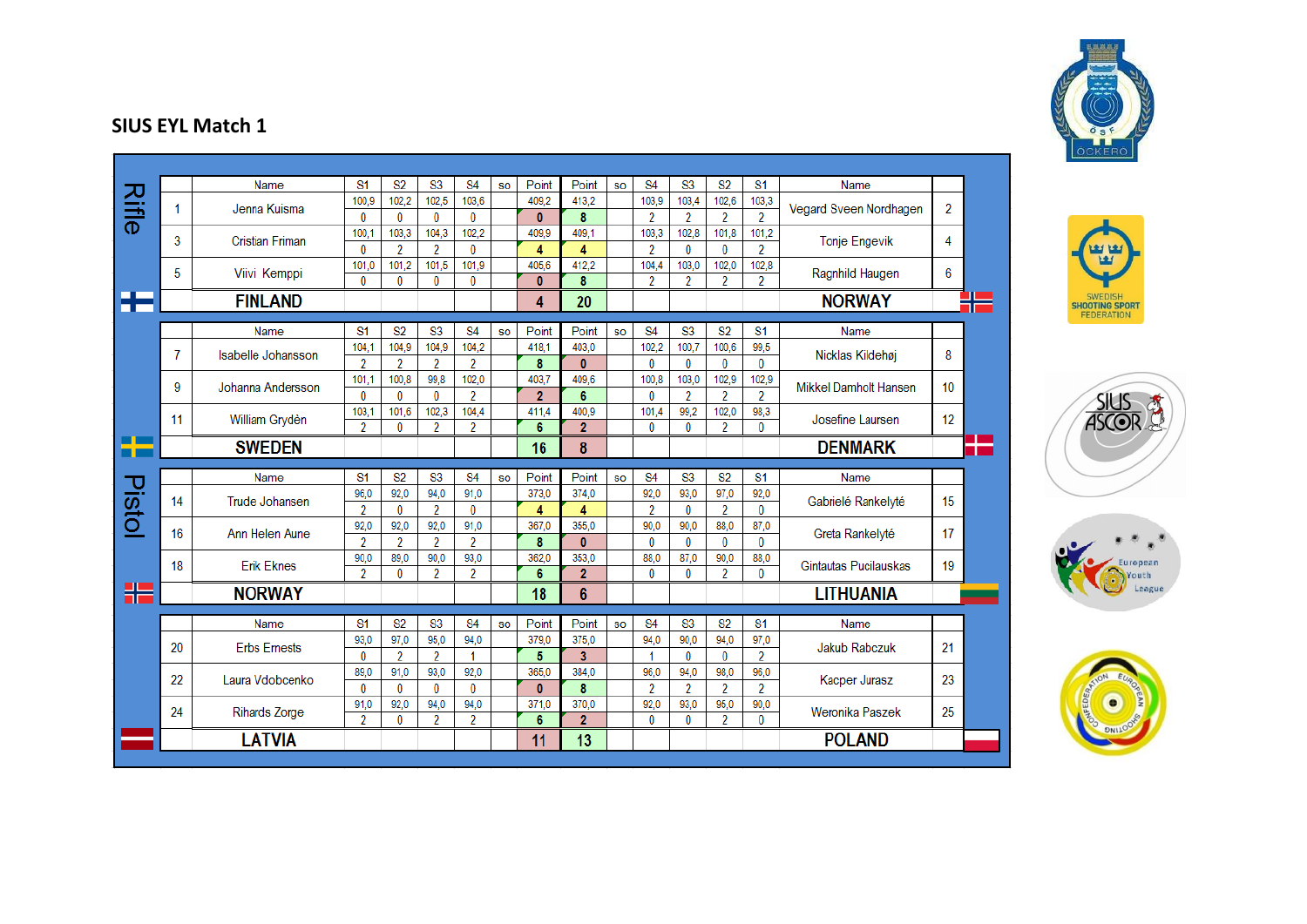|        |    | Name                  | S <sub>1</sub>          | S <sub>2</sub>          | <b>S3</b>              | <b>S4</b>      | <b>SO</b>  | Point                   | Point          | <b>SO</b> | <b>S4</b>      | <b>S3</b>            | <b>S2</b>      | <b>S1</b>      | Name                      |                  |
|--------|----|-----------------------|-------------------------|-------------------------|------------------------|----------------|------------|-------------------------|----------------|-----------|----------------|----------------------|----------------|----------------|---------------------------|------------------|
| Rifle  | 1  | Maciej Kowalewicz     | 99,5                    | 102,3                   | 99,6                   | 102,3          |            | 403.7                   | 419,6          |           | 104,7          | 105,9                | 104,4          | 104,6          | <b>Isabelle Johansson</b> | 2                |
|        |    |                       | 0                       | 0                       | 0                      | 0              |            | $\mathbf{0}$            | 8              |           | $\overline{2}$ | $\overline{2}$       | $\overline{2}$ | $\overline{2}$ |                           |                  |
|        | 3  | Weronika Bykowska     | 102,6                   | 101,6                   | 104,3                  | 101,2          |            | 409,7                   | 412,5          |           | 102,8          | 103,4                | 102,7          | 103,6          | Johanna Andersson         | 4                |
|        |    |                       | 0                       | $\bf{0}$                | $\overline{2}$         | $\mathbf{0}$   |            | $\overline{2}$          | 6              |           | $\overline{2}$ | $\mathbf{0}$         | $\overline{2}$ | $\overline{2}$ |                           |                  |
|        | 5  | Roksana Sobczyk       | 101,8                   | 101.7                   | 100,5                  | 101.6          |            | 405.6                   | 411.3          |           | 103.7          | 103,9                | 102,4          | 101.3          | William Grydèn            | 6                |
|        |    |                       | $\overline{2}$          | $\bf{0}$                | $\mathbf{0}$           | 0              |            | $\overline{2}$          | 6              |           | $\overline{2}$ | 2                    | 2              | $\mathbf{0}$   |                           |                  |
|        |    | <b>POLAND</b>         |                         |                         |                        |                |            | 4                       | 20             |           |                |                      |                |                | <b>SWEDEN</b>             |                  |
|        |    |                       |                         |                         |                        |                |            |                         |                |           |                |                      |                |                |                           |                  |
|        |    | Name                  | <b>S1</b>               | <b>S2</b>               | <b>S3</b>              | <b>S4</b>      | <b>SO</b>  | Point                   | Point          | <b>SO</b> | <b>S4</b>      | <b>S3</b>            | <b>S2</b>      | S <sub>1</sub> | Name                      |                  |
|        | 7  | Nicklas Kildehøj      | 102,5                   | 103,3                   | 102.3                  | 102.7          |            | 410.8                   | 410.1          |           | 103,4          | 101,2                | 102.2          | 103,3          | <b>Cristian Friman</b>    | 8                |
|        |    |                       | 0                       | $\overline{2}$          | $\overline{2}$         | 0              |            | 4                       | 4              |           | $\overline{2}$ | $\mathbf{0}$         | $\mathbf{0}$   | $\overline{2}$ |                           |                  |
|        | 9  | Mikkel Damholt Hansen | 103,0                   | 103,5                   | 101.8                  | 100,3          |            | 408.6                   | 409,3          |           | 102,9          | 100,5                | 104.4          | 101.5          | Jenna Kuisma              | 10 <sup>10</sup> |
|        |    |                       | $\overline{2}$          | $\bf{0}$                | $\overline{2}$         | $\mathbf{0}$   |            | 4                       | 4              |           | $\overline{2}$ | $\mathbf{0}$         | $\overline{2}$ | 0              |                           |                  |
|        | 11 | Josefine Laursen      | 101,7                   | 102,6                   | 102.2                  | 103.5          |            | 410.0                   | 401.5          |           | 100,0          | 102.4                | 97.5           | 101,6          | <b>Riku Koskela</b>       | 12               |
|        |    |                       | $\overline{\mathbf{2}}$ | $\overline{\mathbf{2}}$ | $\bf{0}$               | $\overline{2}$ |            | 6                       | $\overline{2}$ |           | $\bf{0}$       | $\overline{2}$       | $\bf{0}$       | $\bf{0}$       |                           |                  |
| ட      |    | <b>DENMARK</b>        |                         |                         |                        |                |            | 14                      | 10             |           |                |                      |                |                | <b>FINLAND</b>            |                  |
|        |    |                       |                         |                         |                        |                |            |                         |                |           |                |                      |                |                |                           |                  |
|        |    |                       |                         |                         |                        |                |            |                         |                |           |                |                      |                |                |                           |                  |
|        |    | Name                  | S <sub>1</sub>          | <b>S2</b>               | <b>S3</b>              | <b>S4</b>      | <b>SO</b>  | Point                   | Point          | <b>SO</b> | <b>S4</b>      | <b>S3</b>            | <b>S2</b>      | S <sub>1</sub> | Name                      |                  |
|        | 14 | Martin Sörensson      | 91.0                    | 92.0                    | 93.0                   | 90.0           | 10,3       | 366.0                   | 366.0          | 9.6       | 91,0           | 87.0                 | 92.0           | 96,0           | Trude Johansen            | 15               |
|        |    |                       | $\bf{0}$                | 1                       | $\overline{2}$         | $\bf{0}$       | 1          | $\overline{\mathbf{3}}$ | 5              | 0         | $\overline{2}$ | $\bf{0}$             | 1              | $\overline{2}$ |                           |                  |
|        | 16 | Erik Svensson         | 88.0                    | 87.0                    | 91.0                   | 89.0           | 9.6        | 355.0                   | 362.0          | 9.2       | 90.0           | 91.0                 | 93.0           | 88.0           | Ann Helen Aune            | 17               |
|        |    |                       | 1                       | $\mathbf{0}$            | 1                      | $\mathbf{0}$   | -1         | $\overline{2}$          | 6              | 0         | $\overline{2}$ |                      | $\overline{2}$ | 1              |                           |                  |
|        | 18 | Ida Abrahamsson       | 93,0<br>$\overline{2}$  | 93,0<br>2               | 96.0<br>$\overline{2}$ | 90.0<br>1      | 10,0<br>-1 | 372,0<br>$\overline{7}$ | 358,0<br>1     | 9,3<br>0  | 90,0<br>1      | 91.0<br>$\mathbf{0}$ | 88,0<br>0      | 89,0<br>0      | <b>Erik Eknes</b>         | 19               |
|        |    |                       |                         |                         |                        |                |            |                         |                |           |                |                      |                |                |                           |                  |
|        |    | <b>SWEDEN</b>         |                         |                         |                        |                | 3          | 12                      | 12             | 0         |                |                      |                |                | <b>NORWAY</b>             |                  |
|        |    | Name                  | S <sub>1</sub>          | <b>S2</b>               | <b>S3</b>              | <b>S4</b>      | <b>SO</b>  | Point                   | Point          | <b>SO</b> | <b>S4</b>      | <b>S3</b>            | <b>S2</b>      | S <sub>1</sub> | Name                      |                  |
|        |    |                       | 92,0                    | 91.0                    | 95,0                   | 97,0           |            | 375.0                   | 370.0          |           | 92,0           | 92,0                 | 93,0           | 93,0           |                           |                  |
|        | 20 | Jakub Rabczuk         | 0                       | 0                       | 2                      | $\overline{2}$ |            | 4                       | 4              |           | $\mathbf{0}$   | $\mathbf{0}$         | $\overline{2}$ | $\overline{2}$ | Gabrielé Rankelyté        | 21               |
|        |    |                       | 94,0                    | 93,0                    | 92,0                   | 90,0           |            | 369,0                   | 355,0          |           | 90,0           | 91,0                 | 88,0           | 86,0           |                           |                  |
|        | 22 | Kacper Jurasz         | $\overline{2}$          | $\overline{2}$          | $\overline{2}$         | 1              |            | $\overline{7}$          | 1              |           | 1              | $\mathbf{0}$         | $\bf{0}$       | $\bf{0}$       | Karol Belević             | 23               |
|        |    |                       | 96,0                    | 91,0                    | 92,0                   | 91,0           |            | 370.0                   | 361,0          |           | 93,0           | 88,0                 | 88,0           | 92,0           |                           |                  |
| Pistol | 24 | Weronika Paszek       | $\overline{2}$          | $\overline{2}$          | $\overline{2}$         | 0              |            | 6                       | $\overline{2}$ |           | $\overline{2}$ | $\bf{0}$             | $\bf{0}$       | $\bf{0}$       | Greta Rankelyté           | 25               |
|        |    | <b>POLAND</b>         |                         |                         |                        |                |            | 17                      | 7              |           |                |                      |                |                | <b>LITHUANIA</b>          |                  |









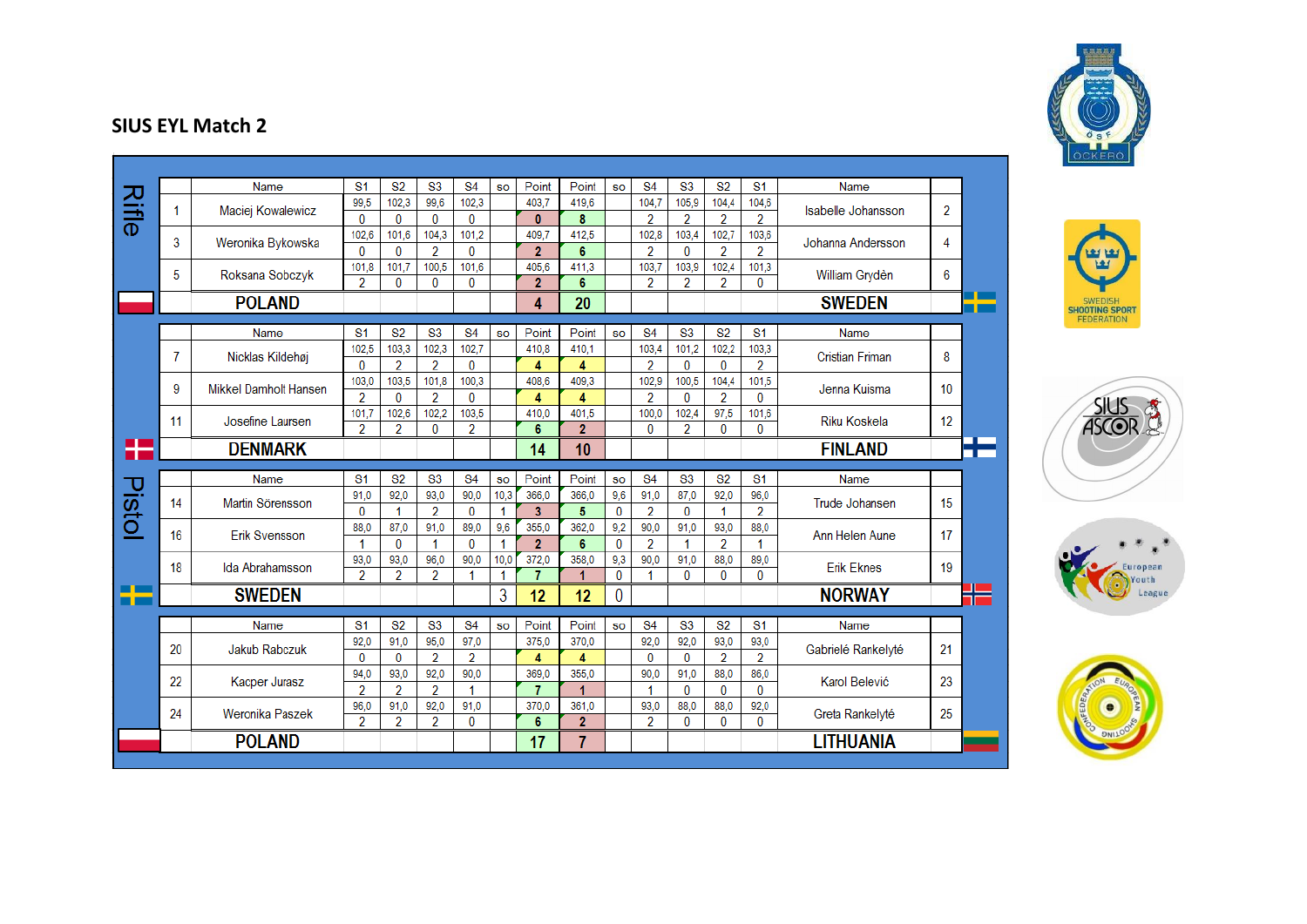|        |    | Name                   | S <sub>1</sub> | <b>S2</b>      | <b>S3</b>      | S <sub>4</sub>         | <b>SO</b> | Point          | Point          | <b>SO</b>      | <b>S4</b>    | <b>S3</b>      | <b>S2</b>              | S <sub>1</sub> | Name                      |                |  |
|--------|----|------------------------|----------------|----------------|----------------|------------------------|-----------|----------------|----------------|----------------|--------------|----------------|------------------------|----------------|---------------------------|----------------|--|
|        | 1  | Vegard Sveen Nordhagen | 103,7          | 103,9          | 102,8          | 103,9                  | 9,2       | 414.3          | 406.5          | 9,8            | 100,2        | 103,4          | 103,2                  | 99,7           | Maciej Kowalewicz         | $\overline{2}$ |  |
| Rifle  |    |                        | $\overline{2}$ | $\overline{2}$ | $\bf{0}$       | $\overline{2}$         | $\bf{0}$  | 6              | $\overline{2}$ | 1              | $\bf{0}$     | $\overline{2}$ | 0                      | $\mathbf{0}$   |                           |                |  |
|        | 3  | <b>Tonje Engevik</b>   | 103,4          | 101,4          | 102,6          | 103,1                  | 10,0      | 410.5          | 413,3          | 10,3           | 102,9        | 102.8          | 103,9                  | 103,7          | Weronika Paszek           | 4              |  |
|        |    |                        | 0              | $\mathbf{0}$   | $\bf{0}$       | $\overline{2}$         | $\bf{0}$  | $\overline{2}$ | 6              | 1              | $\mathbf{0}$ | $\overline{2}$ | $\overline{2}$         | $\overline{2}$ |                           |                |  |
|        | 5  | Ragnhild Haugen        | 104.2          | 98,8           | 102.1          | 102.1                  | 10,8      | 407.2          | 402.6          | 10.6           | 103.1        | 99.3           | 100,8                  | 99.4           | Roksana Sobczyk           | 6              |  |
|        |    |                        | $\mathfrak{p}$ | $\mathbf{0}$   | $\overline{2}$ | $\mathbf{0}$           | 1         | 4              | 4              | $\mathbf{0}$   | 2            | $\mathbf{0}$   | 2                      | $\mathbf{0}$   |                           |                |  |
| ╬      |    | <b>NORWAY</b>          |                |                |                |                        | 1         | 12             | 12             | 2              |              |                |                        |                | <b>POLAND</b>             |                |  |
|        |    |                        |                |                |                |                        |           |                |                |                |              |                |                        |                |                           |                |  |
|        |    | Name                   | S <sub>1</sub> | <b>S2</b>      | <b>S3</b>      | <b>S4</b>              | <b>SO</b> | Point          | Point          | <b>SO</b>      | <b>S4</b>    | S <sub>3</sub> | S <sub>2</sub>         | S <sub>1</sub> | Name                      |                |  |
|        | 7  | <b>Cristian Friman</b> | 103,3          | 102,7          | 102.1          | 103,4                  |           | 411.5          | 410,8          |                | 100,5        | 103.1          | 102.6                  | 104,6          | <b>Isabelle Johansson</b> | 8              |  |
|        |    |                        | 0              | $\overline{2}$ | $\bf{0}$       | $\overline{2}$         |           | 4              | 4              |                | $\bf{0}$     | $\overline{2}$ | 0                      | $\overline{2}$ |                           |                |  |
|        | 9  | Jenna Kuisma           | 103.5          | 101.9          | 103.3          | 102.1                  |           | 410.8          | 409.6          |                | 103.0        | 99.5           | 102.6                  | 104.5          | Johanna Andersson         | 10             |  |
|        |    |                        | $\mathbf{0}$   | $\mathbf{0}$   | $\overline{2}$ | $\Omega$               |           | $\overline{2}$ | 6              |                | 2            | $\mathbf{0}$   | 2                      | $\mathcal{P}$  |                           |                |  |
|        | 11 | Viivi Kemppi           | 101,9          | 102,7          | 102,7          | 100,5                  |           | 407,8          | 409,4          |                | 103,2        | 101,2          | 102,7                  | 102,3          | William Grydèn            | 12             |  |
|        |    |                        | $\mathbf{0}$   | 1              | $\overline{2}$ | $\bf{0}$               |           | 3              | 5              |                | 2            | 0              | 1                      | 2              |                           |                |  |
| Æ      |    | <b>FINLAND</b>         |                |                |                |                        |           | 9              | 15             |                |              |                |                        |                | <b>SWEDEN</b>             |                |  |
|        |    |                        |                |                |                |                        |           |                |                |                |              |                |                        |                |                           |                |  |
|        |    |                        |                |                |                |                        |           |                |                |                |              |                |                        |                |                           |                |  |
|        |    | Name                   | <b>S1</b>      | <b>S2</b>      | <b>S3</b>      | <b>S4</b>              | <b>SO</b> | Point          | Point          | <b>SO</b>      | <b>S4</b>    | <b>S3</b>      | <b>S2</b>              | <b>S1</b>      | Name                      |                |  |
|        | 14 | Gabrielé Rankelyté     | 95,0           | 94,0           | 97,0           | 91,0                   |           | 377.0          | 367.0          |                | 90,0         | 94,0           | 90.0                   | 93,0           | Martin Sörensson          | 15             |  |
|        |    |                        | $\overline{2}$ | $\overline{2}$ | $\overline{2}$ | $\overline{2}$         |           | 8              | $\mathbf{0}$   |                | $\bf{0}$     | $\bf{0}$       | $\bf{0}$               | 0              |                           |                |  |
| Pistol | 16 | Greta Rankelyté        | 90.0           | 87.0           | 92.0           | 92.0                   |           | 361.0          | 361.0          |                | 87,0         | 92.0           | 93.0                   | 89.0           | Erik Svensson             | 17             |  |
|        |    |                        | $\overline{2}$ | $\bf{0}$       | 1              | $\overline{2}$         |           | 5              | 3              |                | $\bf{0}$     |                | $\overline{2}$         | 0              |                           |                |  |
|        | 18 | Gintautas Pucilauskas  | 93,0           | 93,0           | 86.0           | 91,0                   |           | 363.0          | 366.0          |                | 89,0         | 90,0           | 91,0                   | 96,0           | Ida Abrahamsson           | 19             |  |
|        |    |                        | $\bf{0}$       | $\overline{2}$ | $\bf{0}$       | $\overline{2}$         |           | 4              | 4              |                | $\bf{0}$     | $\overline{2}$ | 0                      | $\overline{2}$ |                           |                |  |
|        |    | <b>LITHUANIA</b>       |                |                |                |                        |           | 17             | 7              |                |              |                |                        |                | <b>SWEDEN</b>             |                |  |
|        |    | Name                   | <b>S1</b>      | <b>S2</b>      | <b>S3</b>      |                        | <b>SO</b> | Point          | Point          | S <sub>O</sub> |              | <b>S3</b>      | <b>S2</b>              | <b>S1</b>      | Name                      |                |  |
|        |    |                        | 91.0           |                | 91.0           | <b>S4</b>              |           | 368.0          |                |                | <b>S4</b>    | 96.0           |                        |                |                           |                |  |
|        | 20 | Trude Johansen         | $\bf{0}$       | 92,0<br>0      | 0              | 94,0<br>$\overline{2}$ |           | $\overline{2}$ | 378,0<br>6     |                | 90,0<br>0    | $\overline{2}$ | 97,0<br>$\overline{2}$ | 95,0<br>2      | <b>Erbs Ernests</b>       | 21             |  |
|        |    |                        | 95.0           | 90,0           | 90,0           | 92,0                   |           | 367,0          | 370,0          |                | 94,0         | 95.0           | 88,0                   | 93,0           |                           |                |  |
|        | 22 | Ann Helen Aune         | 2              | $\overline{2}$ | $\bf{0}$       | $\mathbf{0}$           |           | 4              | 4              |                | 2            | $\overline{2}$ | $\bf{0}$               | 0              | Laura Vdobcenko           | 23             |  |
|        |    |                        | 89,0           | 93,0           | 84.0           | 88,0                   |           | 354.0          | 367,0          |                | 88,0         | 92,0           | 94,0                   | 93,0           |                           |                |  |
|        | 24 | Oscar T. Brodahl       | 0              | 0              | 0              | 1                      |           | 1              | 7              |                | 1            | 2              | 2                      | 2              | <b>Rihards Zorge</b>      | 25             |  |
|        |    | <b>NORWAY</b>          |                |                |                |                        |           | 7              | 17             |                |              |                |                        |                | <b>LATVIA</b>             |                |  |









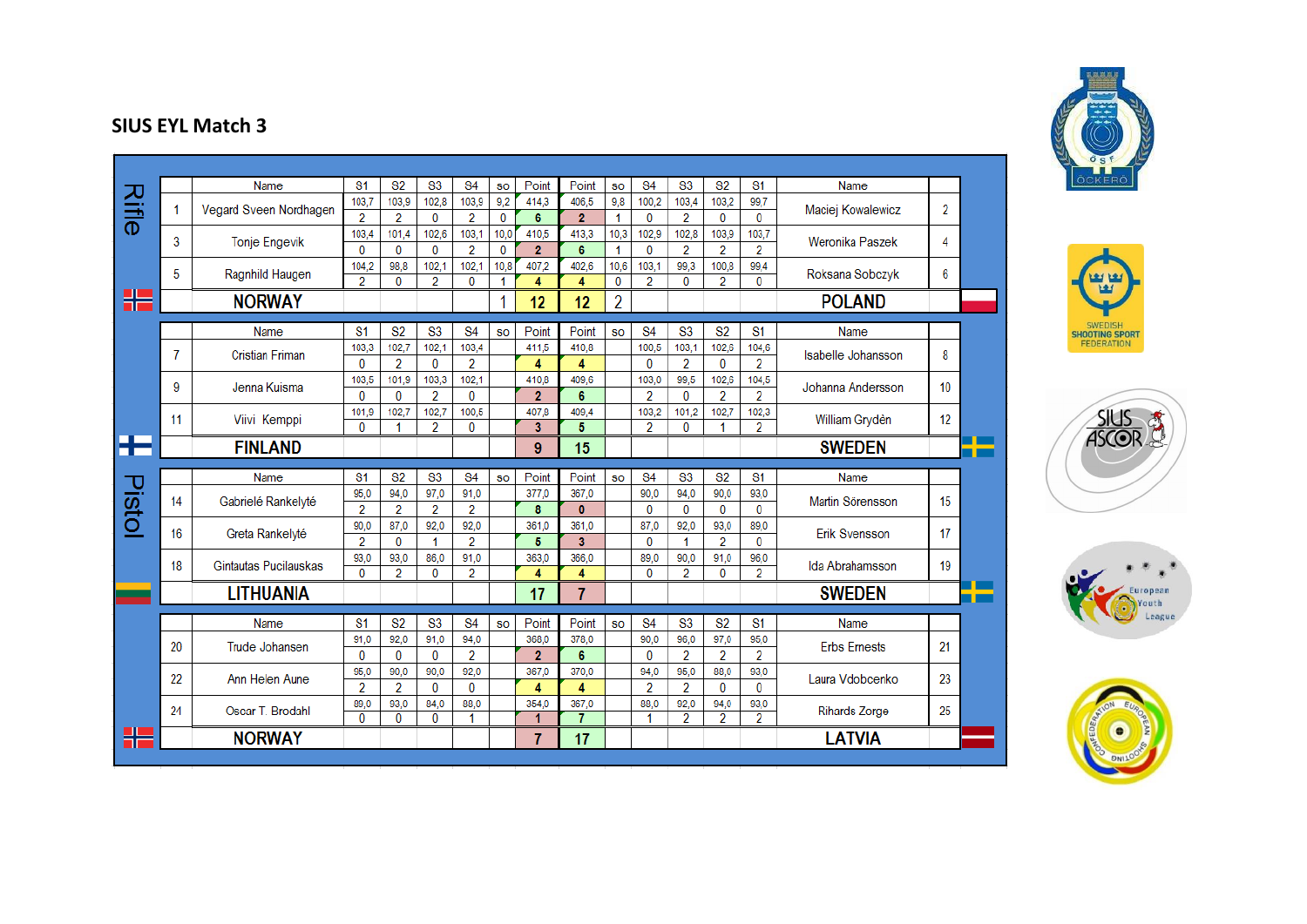| <b>Rifle</b> |    | Name                   | S <sub>1</sub> | S <sub>2</sub> | <b>S3</b>              | <b>S4</b>              | <b>SO</b> | Point | Point                   | <b>SO</b> | <b>S4</b>      | <b>S3</b>            | <b>S2</b>        | <b>S1</b>              | Name                   |    |  |
|--------------|----|------------------------|----------------|----------------|------------------------|------------------------|-----------|-------|-------------------------|-----------|----------------|----------------------|------------------|------------------------|------------------------|----|--|
|              | 1  | Vegard Sveen Nordhagen | 101,4          | 100,9          | 103,3                  | 104,5                  |           | 410,1 | 406.5                   |           | 102,3          | 102,1                | 101,9            | 100,2                  | Nicklas Kildehøi       | 2  |  |
|              |    |                        | $\overline{2}$ | 0              | $\overline{2}$         | $\overline{2}$         |           | 6     | $\overline{2}$          |           | $\bf{0}$       | $\mathbf{0}$         | $\overline{2}$   | 0                      |                        |    |  |
|              | 3  | <b>Tonje Engevik</b>   | 104,4          | 102.6          | 101.4                  | 102.9                  |           | 411.3 | 411,9                   |           | 103,4          | 103,4                | 102.6            | 102.5                  | Mikkel Damholt Hansen  | 4  |  |
|              |    |                        | $\overline{2}$ | 1              | $\mathbf{0}$           | $\mathbf{0}$           |           | 3     | 5                       |           | $\overline{2}$ | $\overline{2}$       | 1                | $\mathbf{0}$           |                        |    |  |
|              | 5  | Ragnhild Haugen        | 102,7          | 103,6          | 103.7                  | 103,9                  |           | 413,9 | 409,0                   |           | 101,9          | 103,8                | 103,3            | 100,0                  | Josefine Laursen       | 6  |  |
|              |    |                        | $\overline{2}$ | 2              | $\bf{0}$               | $\overline{2}$         |           | 6     | $\overline{2}$          |           | $\bf{0}$       | $\overline{2}$       | $\bf{0}$         | $\Omega$               |                        |    |  |
| Æ            |    | <b>NORWAY</b>          |                |                |                        |                        |           | 15    | 9                       |           |                |                      |                  |                        | <b>DENMARK</b>         |    |  |
|              |    |                        |                |                |                        |                        |           |       |                         |           |                |                      |                  |                        |                        |    |  |
|              |    | Name                   | S <sub>1</sub> | <b>S2</b>      | S <sub>3</sub>         | <b>S4</b>              | <b>SO</b> | Point | Point                   | <b>SO</b> | <b>S4</b>      | <b>S3</b>            | S <sub>2</sub>   | S <sub>1</sub>         | Name                   |    |  |
|              | 7  | Weronika Bykowska      | 104.1          | 101.6          | 103,4                  | 103,0                  |           | 412.1 | 413,7                   |           | 102.2          | 104.2                | 103,6            | 103,7                  | <b>Cristian Friman</b> | 8  |  |
|              |    |                        | $\overline{2}$ | $\bf{0}$       | $\bf{0}$               | $\overline{2}$         |           | 4     | 4                       |           | $\bf{0}$       | $\overline{2}$       | $\overline{2}$   | $\bf{0}$               |                        |    |  |
|              | 9  | Maciej Kowalewicz      | 96.4           | 101,2          | 102,4                  | 101.4                  |           | 401.4 | 409.1                   |           | 100.6          | 102,4                | 103,9            | 102,2                  | Jenna Kuisma           | 10 |  |
|              |    |                        | 0              | $\bf{0}$       | 1                      | 2                      |           | 3     | 5                       |           | $\bf{0}$       | $\blacktriangleleft$ | $\overline{2}$   | $\overline{2}$         |                        |    |  |
|              | 11 | Roksana Sobczyk        | 99,9           | 100,8          | 101,4                  | 100,7                  |           | 402.8 | 404,4                   |           | 100.7          | 101,5                | 102,1            | 100,1                  | <b>Riku Koskela</b>    | 12 |  |
|              |    |                        | 0              | 0              | $\mathbf{0}$           | 1                      |           | 1     | $\overline{7}$          |           | 1              | $\overline{2}$       | 2                | $\overline{2}$         |                        |    |  |
|              |    | <b>POLAND</b>          |                |                |                        |                        |           | 8     | 16                      |           |                |                      |                  |                        | <b>FINLAND</b>         |    |  |
|              |    |                        |                |                |                        |                        |           |       |                         |           |                |                      |                  |                        |                        |    |  |
|              |    |                        |                |                |                        |                        |           |       |                         |           |                |                      |                  |                        |                        |    |  |
|              |    | Name                   | S <sub>1</sub> | <b>S2</b>      | <b>S3</b>              | <b>S4</b>              | <b>SO</b> | Point | Point                   | <b>SO</b> | <b>S4</b>      | <b>S3</b>            | <b>S2</b>        | <b>S1</b>              | Name                   |    |  |
|              |    |                        | 96.0           | 91.0           | 92.0                   | 95,0                   |           | 374.0 | 377.0                   |           | 92,0           | 94,0                 | 97,0             | 94,0                   |                        |    |  |
|              | 14 | <b>Erbs Ernests</b>    | 2              | 0              | $\mathbf{0}$           | 2                      |           | 4     | 4                       |           | 0              | $\overline{2}$       | $\overline{2}$   | $\mathbf{0}$           | Ida Abrahamsson        | 15 |  |
|              |    |                        | 93,0           | 91.0           | 97.0                   | 92,0                   |           | 373,0 | 370,0                   |           | 88.0           | 93,0                 | 92,0             | 97.0                   |                        |    |  |
|              | 16 | Laura Vdobcenko        | 0              | 0              | $\overline{2}$         | 2                      |           | 4     | 4                       |           | 0              | $\mathbf{0}$         | $\overline{2}$   | $\overline{2}$         | Martin Sörensson       | 17 |  |
|              |    |                        | 92,0           | 97,0           | 92,0                   | 92,0                   |           | 373,0 | 365,0                   |           | 86,0           | 95,0                 | 93,0             | 91,0                   |                        |    |  |
|              | 18 | <b>Rihards Zorge</b>   | 2              | 2              | $\bf{0}$               | 2                      |           | 6     | $\overline{2}$          |           | 0              | $\overline{2}$       | $\mathbf{0}$     | $\mathbf{0}$           | <b>Erik Svensson</b>   | 19 |  |
|              |    | <b>LATVIA</b>          |                |                |                        |                        |           | 14    | 10 <sup>°</sup>         |           |                |                      |                  |                        | <b>SWEDEN</b>          |    |  |
|              |    | Name                   | S <sub>1</sub> |                |                        | <b>S4</b>              | <b>SO</b> | Point | Point                   | <b>SO</b> | <b>S4</b>      |                      |                  |                        | Name                   |    |  |
|              |    |                        |                | S <sub>2</sub> | <b>S3</b>              |                        |           | 381.0 |                         |           |                | <b>S3</b>            | <b>S2</b>        | S <sub>1</sub>         |                        |    |  |
|              | 20 | <b>Jakub Rabczuk</b>   | 96,0<br>0      | 97.0<br>2      | 95,0<br>$\overline{2}$ | 93,0<br>$\overline{2}$ |           | 6     | 376,0<br>$\overline{2}$ |           | 92,0<br>0      | 92,0<br>$\bf{0}$     | 95,0<br>$\bf{0}$ | 97,0<br>$\overline{2}$ | Trude Johansen         | 21 |  |
|              |    |                        | 95,0           | 94,0           | 96,0                   | 96,0                   |           | 381.0 | 362,0                   |           | 88,0           | 90.0                 | 94,0             | 90,0                   |                        |    |  |
|              | 22 | Kacper Jurasz          | 2              | 1              | $\overline{2}$         | $\overline{2}$         |           | 7     | 1                       |           | 0              | $\mathbf{0}$         | 1                | $\mathbf{0}$           | Ann Helen Aune         | 23 |  |
| Pistol       |    |                        | 92.0           | 88.0           | 94.0                   | 94,0                   |           | 368,0 | 370.0                   |           | 93.0           | 91.0                 | 93,0             | 93,0                   |                        |    |  |
|              | 24 | Weronika Paszek        | 0              | 0              | 2                      | 2                      |           | 4     | 4                       |           | 0              | 0                    | 2                | $\overline{2}$         | <b>Erik Eknes</b>      | 25 |  |
|              |    | <b>POLAND</b>          |                |                |                        |                        |           | 17    | 7                       |           |                |                      |                  |                        | <b>NORWAY</b>          |    |  |